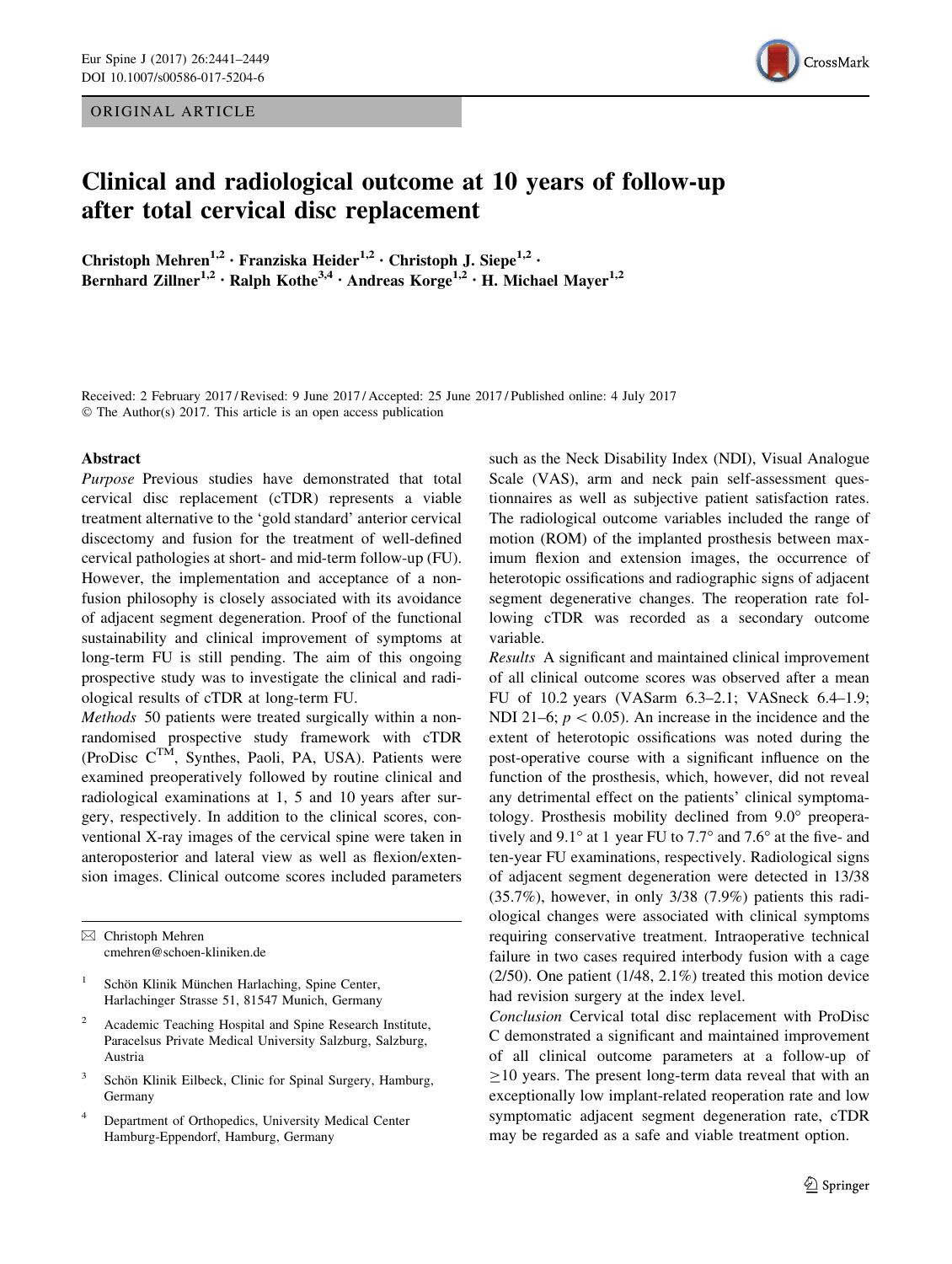**Keywords** Total cervical disc replacement  $\cdot$  Prodisc C  $\cdot$ Long-term follow-up - Heterotopic ossification - Adjacent segment disease

# Introduction

Over the past decade, total cervical disc replacement (cTDR) has been established as a viable treatment option for a variety of pathologies at a short- and mid-term followup (FU). Clinical studies have demonstrated this procedure to be a viable treatment alternative to the gold standard anterior cervical discectomy and fusion (ACDF) [[1–9](#page-7-0)].

However, the underlying fundamental rationale for the development of this technology was to avoid and to reduce the incidence of adjacent segment disease (ASD). As a benchmark reference study, Hilibrand et al. [\[10](#page-7-0)] revealed an incidence of 2.9% ASD annually over a ten-year period following ACDF. In their cohort, more than 25% of patients developed adjacent segment degenerative changes within ten years postoperatively, and more than 2/3 of these patients required further surgical intervention due to failed conservative therapy.

To date, only a limited number of long-term studies have investigated the role of cTDR in terms of both clinical results as well as radiographic changes.

The primary aim of this current study was therefore to evaluate the long-term clinical efficacy of this motion preserving technology with ProDisc C<sup>TM</sup> (Synthes, Paoli, PA, USA). The second goal was to establish whether, after a ten-year period, the prosthesis remains functionally intact and mobile, and to establish whether subsequent adjacent segment degenerative changes can be avoided to a sufficient extent.

## Materials and methods

## Study design

Within the framework of a prospective, non-randomised study, all patients who were treated with a ProDisc  $C^{TM}$ artificial disc prosthesis at a single large spine center between 10/2003 and 08/2005 were consecutively included in this study following their written consent. The investigation included pre-operative data as well as 1-, 5- and 10-year post-operative FU results.

The inclusion and exclusion criteria of this study were clearly defined prior to the initiation of this study (Table 1). Primary inclusion criteria included cervical degenerative disc disease and clinical symptoms of nerve root compression associated with intractable radiculopathy with and without neurological deficits between the levels

C3/4 to C6/7, which had proven unresponsive to non-operative treatment.

Clinical, radiological and socio-economic outcome parameters were determined by means of self-assessment questionnaires, NDI (Neck Disability Index), VAS (Visual Analogue Score) arm and neck pain and were completed by all patients individually. Standardized questions relating to patient satisfaction and employment status were likewise completed at each FU stage of the investigation.

Radiological examinations entailed X-ray images of the cervical spine in two planes as well as flexion/extension images. Measurements of the prosthesis range of motion (ROM) as well as of the adjacent segments disc space heights were performed with Impax software (IMPAX EE, Agfa Healthcare N.V.).

The extent of heterotopic ossifications (HO) was graded according to the modified McAfee classification system for lumbar disc prostheses as previously described by Mehren/ Suchomel et al. (Table 2) [[11\]](#page-7-0).

The measurement of the prosthesis' long-term mobility, the grading of HO and of adjacent segment degeneration (ASD) was performed by two independent observers.

Table 1 Inclusion and exclusion criteria for total cervical disc replacement

| Inclusion criteria                                  | Exclusion criteria                                                                       |
|-----------------------------------------------------|------------------------------------------------------------------------------------------|
| Symptomatic cervical disc<br>disease (DDD)          | Infection, tumour                                                                        |
| Soft disc herniation                                | Metabolic bone diseases                                                                  |
| Cervical spinal stenosis/<br>hard disc              | Translational instability                                                                |
| Adjacent segment<br>degeneration in fusion<br>cases | Ankylosing spondylitis, rheumatoid<br>arthritis                                          |
| Degeneration $\geq 1$ segment                       | Myelopathy                                                                               |
| Level C3–C7                                         | Ossification of the PLL or diffuse<br>hyperostosis                                       |
|                                                     | Severe osteoarthritis with loss of<br>intervertebral space height of more<br>than $80\%$ |

Table 2 Characterization of the different grades of heterotopic ossification (HO) in total cervical disc replacement (cTDR)

|         | Grade 0 No HO present                                                                      |
|---------|--------------------------------------------------------------------------------------------|
| Grade I | HO detectable in front of the vertebral body but not in the<br>anatomic inter-discal space |
| Grade   | HO extending into the disc space. Possible affection of the                                |
| П       | function of the prosthesis                                                                 |
| Grade   | Bridging ossifications, which still allow movement of the                                  |
| Ш       | prosthesis                                                                                 |
| Grade   | Complete fusion of the treated segment without movement                                    |
| IV      | in flexion/extension                                                                       |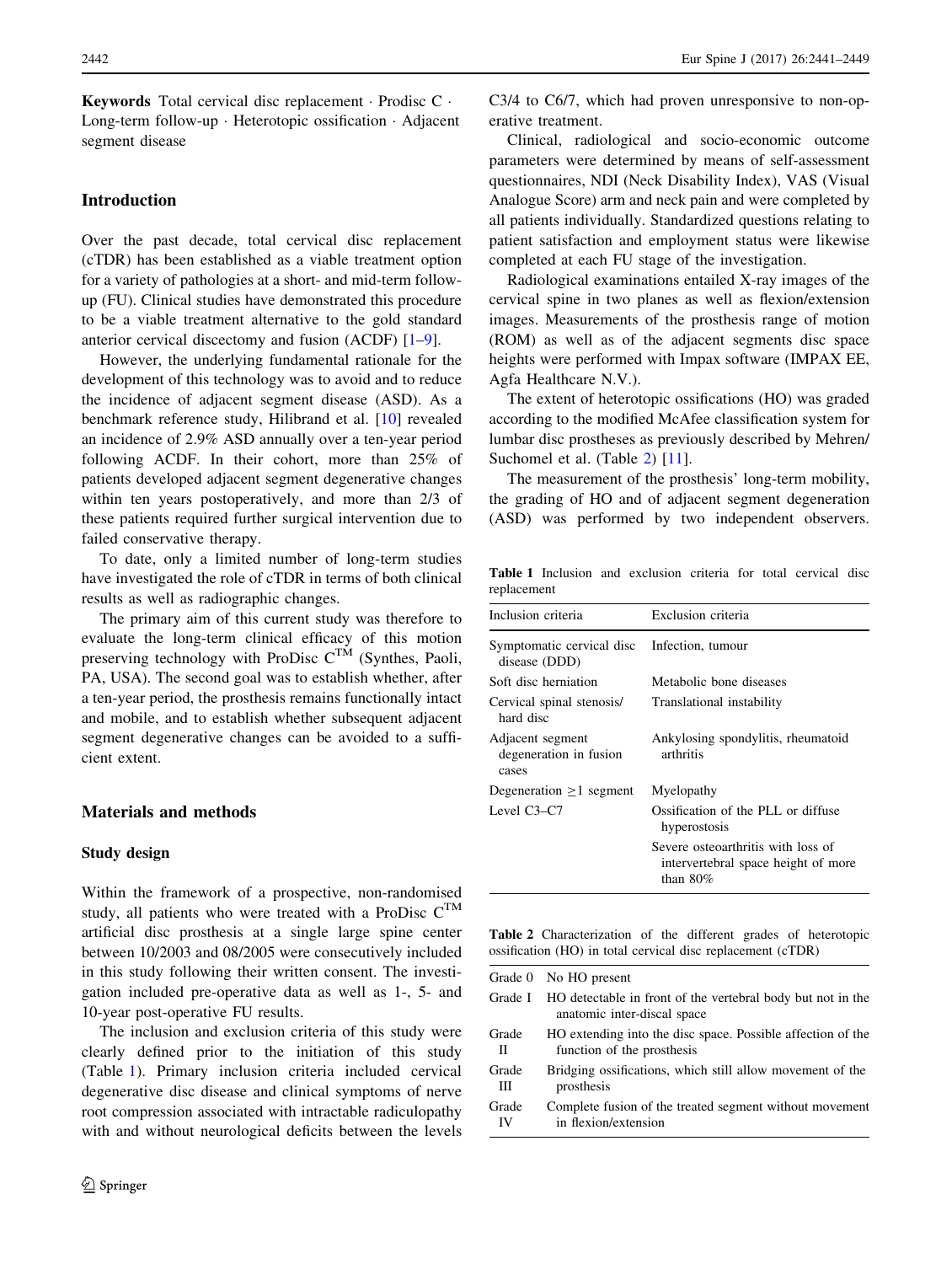Adjacent segment degeneration was recorded in the presence of radiographic anomalies such as the occurrence of osteophyte formations, reduced height of the intervertebral disc space or a pathological increase of the segmental mobility in comparison to the pre-operative images.

In contrast to the work of Hilibrand et al. [[10\]](#page-7-0), an postoperative MRI investigation of the cervical spine was not routinely included in the present study.

## Implant and surgical technique

The ProDisc  $C^{TM}$  implant (Synthes Inc., Paoli, PA, USA), which was used exclusively in this study, was the first generation of a metal-on-polyethylene, ball-and-socket type articulating device. Primary stability is provided by keels which are attached to the endplates and which fit into a chiseled slot in the cranial and caudal adjacent vertebral bodies. Long-term stability is provided by a plasma-sprayed titanium surface which is intended to promote secondary bony ingrowth. A right-sided anterolateral, microsurgically modified approach was routinely used as the surgical access as previously described by Caspar et al. [\[12](#page-7-0)].

The discectomy and decompression of the spinal canal was performed with the assistance of a surgical microscope.

The midline was marked under a-p fluoroscopy. The segment was held in distraction by retaining screws. A trial implant with the appropriate footprint and height was adequately placed in the intervertebral space. The slots for the keels were chiseled, guided by the trial implant, which was followed by the final insertion of the device into the prepared disc space. Bone wax was used to seal the holes of the retaining screws, but not for other open bony surfaces due to the keel-based implantation mechanism. With regards to post-operative care, a soft collar was used until wound healing was completed. Non-steroidal anti-inflammatory medication was not used routinely.

#### Statistical analysis

The level of significance was established using the Wilcoxon test. A  $p$  value of less than 0.05 was considered statistically significant. Interobserver reliability was determined using the Dahlberg method. A value of  $>1$  was assumed to represent a statistically sufficient reliability.

## **Results**

# Patient characteristics

50 patients were initially included in this study.  $N = 2$ patients experienced intraoperative complications with Table 3 Patient characteristics

| Number of patients initially<br>included | 50                                        |
|------------------------------------------|-------------------------------------------|
|                                          | 2 intraoperative conversions to<br>fusion |
|                                          | 1 revision with fusion                    |
|                                          | 9 patients lost to FU at 10 years         |
| Gender distribution<br>(female/male)     | 23:24                                     |
| Mean age (range)                         | 44.8 (25–67)                              |
| Single-level surgery                     | 27 (57.4%)                                |
| Two-level surgery                        | $17(36.2\%)$                              |
| Three-level surgery                      | $3(6.4\%)$                                |
| Level operated                           |                                           |
| C <sub>3/4</sub>                         | $3(6.4\%)$                                |
| C4/5                                     | 10(21.3%)                                 |
| C <sub>5/6</sub>                         | 28 (59.6%)                                |
| C6/7                                     | 29 (61.7%)                                |
| Total number of implants                 | 70                                        |
| FU rate after 10 years                   | 80.8%                                     |

fractures of the posterior wall of the vertebral body, which subsequently required interbody fusion with a cage.

Another patient was excluded at his own request. In this case, the implant had to be replaced ahead of 1-year FU by a cage due to ongoing neck pain and significant psychological distress experienced by the patient.

The average age was 44.8 years (range 25–67 years) with an equal gender distribution (23f/24m). A total of 70 prostheses were implanted from C3/4 to C6/7 as outlined in Table 3.

A monosegmental prosthesis was implanted in 27 cases  $(57.4\%)$ , bisegmental cTDR in 17 cases  $(36.2\%)$  and a three-segmental disc replacement was performed in  $n = 3$ cases (6.4%), respectively. The mean FU was 10.2 years (range 9.6–11.7 years), with a FU rate of 80.9% ( $n = 38$ ).

## Clinical outcome scores

A statistically significant improvement of VAS and NDI scores was noted at all FU examinations. The VAS for arm and neck pain improved over the entire course of the observation period from 6.3 and 6.4 preoperatively to a stable value of 2.1 and 1.9 at the 10-year FU, respectively  $(p<0.005)$ .

Likewise, the NDI revealed a significant improvement  $(p<0.005)$  from 21 points preoperatively to six points at the last FU (Fig. [1](#page-3-0)).

This highly significant improvement of VAS and NDI scores was reflected in similarly high patient satisfaction rates at the 10-year FU examination. 78.9% ( $n = 30/38$ ) of all patients reported a highly satisfactory outcome, 21.1%  $(n = 8/38)$  a satisfactory outcome and 89.5%  $(n = 34)$  of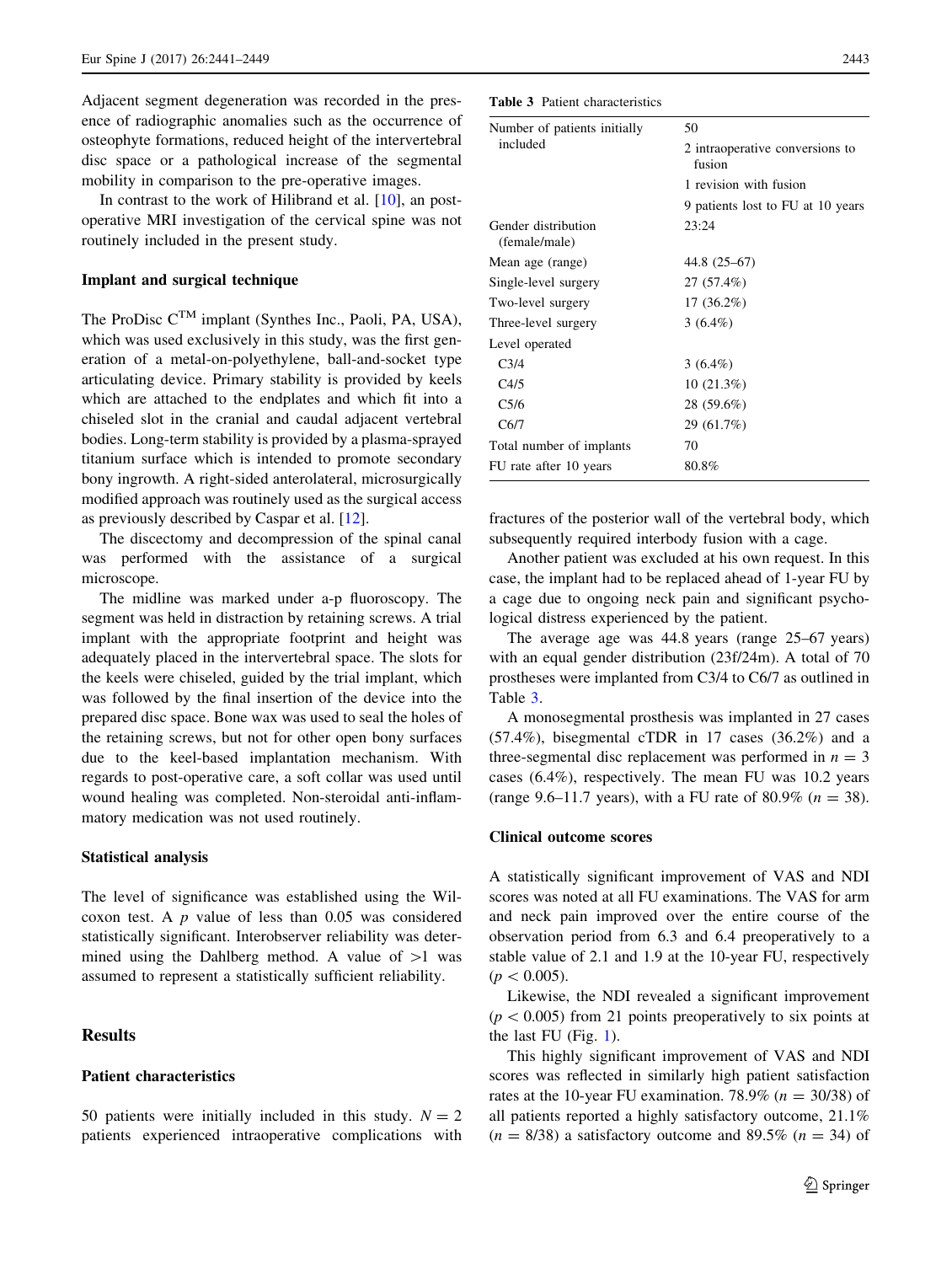<span id="page-3-0"></span>

Fig. 1 Clinical parameters at the 1-, 5- and 10-year follow-up (FU) examination

all patients reported that they would, when asked retrospectively, opt to undergo surgery again. The remaining 10.5% ( $n = 4$ ) of all patients did not wish to provide their subjective outcome.

Up until the final 10-year FU examination, none of the patients had to be re-operated on for symptomatic adjacent segment degeneration. Three patients received conservative treatment including selective fluoroscopically guided spine infiltrations due to symptoms of recurrent neck pain, which provided a sustained improvement of their complaints.

Thus, the overall reoperation rate in this cohort was 2.1% (1/48).

# Radiological findings

No cases of prosthesis dislocations were observed in  $n = 70$ implanted devices. A significant subsidence of the cranial implant component was observed in one case where the patient was involved in a motor vehicle accident 6 months after surgery. Conservative therapy and immobilization of the cervical spine with a brace over a 3-month period served to achieve a complete remission of symptoms.

The subsequent course revealed an anterior bony bridging with complete fusion of the affected segment.

The index segment revealed a mean pre-operative ROM (range of motion) of  $9.0^{\circ}$ . This ROM declined to  $7.6^{\circ}$  and  $7.7^\circ$  at the 5- and 10-year FU examination, respectively  $(p = 0.03)$ . The median prosthesis ROM was 9.1° preoperatively,  $9.0^{\circ}$  at the 1-year FU examination and  $7.7^{\circ}$  and 7.6 $\degree$  at the 5- and 10-year FU as outlined in Fig. 2, respectively.

In addition, the incidence of heterotopic ossifications had a significant influence on the device mobility from grade 3 HO onwards with significantly reduced ROM values (Fig. [3](#page-4-0)).

A significantly increasing incidence and severity of heterotopic ossifications was furthermore observed during the post-operative course (Fig. [4](#page-4-0)). Ultimately, at 10-year FU, grade 0 ossifications were observed in 10% of all cases, grade 1 in 10% of cases, grade 2 in 22% of cases, grade 3 with functional impairment of the prosthesis in 32% of cases and grade 4 with solid fusion of the index segment in 26% of cases.

There was no significant correlation between the occurrence of heterotopic ossifications and the clinical outcome parameters in terms of VAS neck scores up



Fig. 2 Pre- and post-operative range of motion (ROM) of the index segment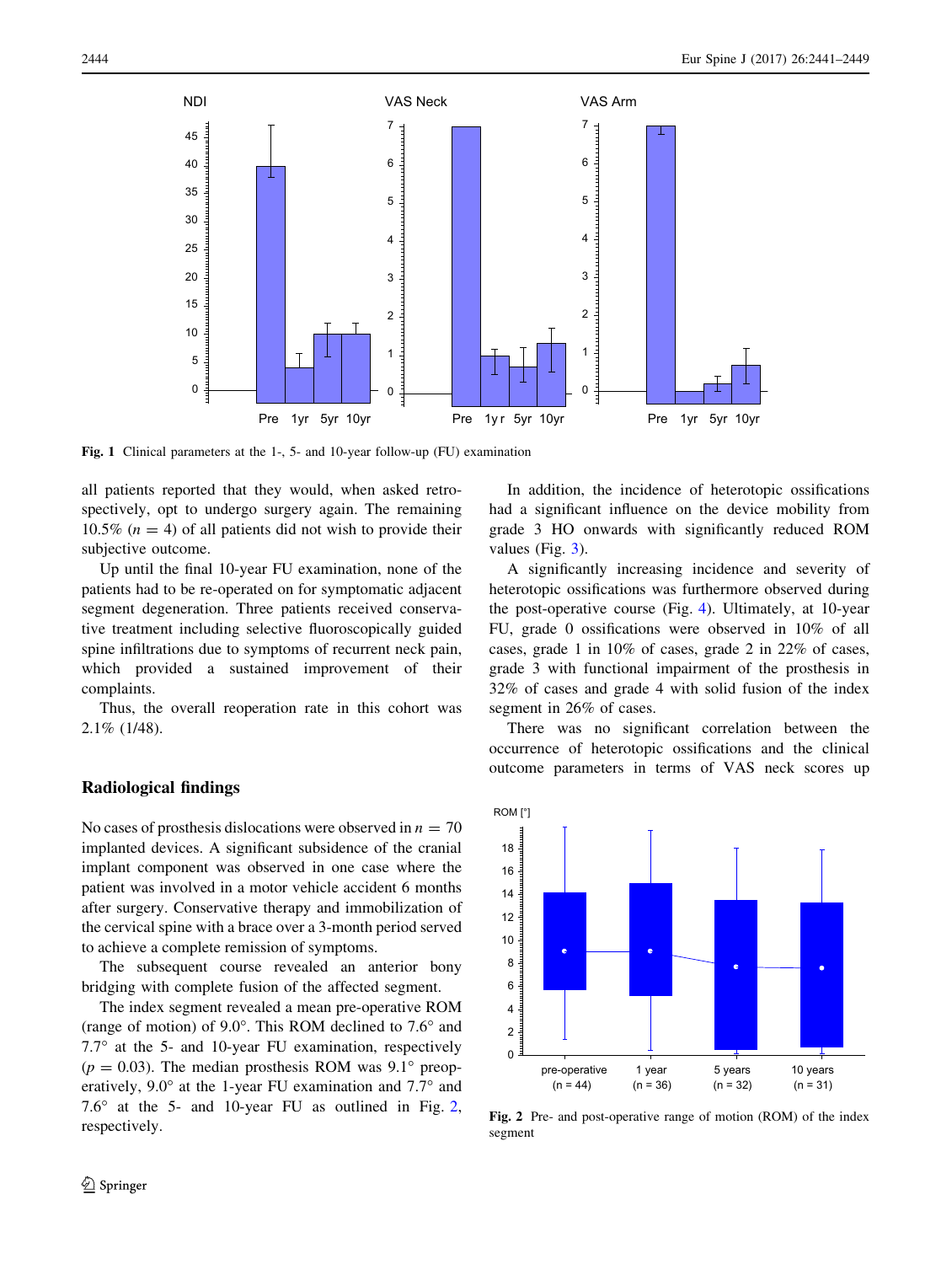<span id="page-4-0"></span>

Fig. 3 Prosthesis mobility classified according to heterotopic ossification (HO) severity at the 10-year FU

until the 10-year FU (NDI:  $p = 0.34$ ; VAS arm:  $p = 0.60$ ).

According to well-defined pre-operative criteria, radiological signs of adjacent segment degeneration (ASD) were observed in 35.7% ( $n = 13$ ) of all radiologically evaluated cases at the 10-year FU. A cranial ASD was detected in  $n = 10$  cases, and caudal adjacent level degenerative changes in  $n = 3$  cases.

The correlation between the device mobility and the occurrence of ASD is shown in Fig. 5. A highly significant difference can already be detected preoperatively with respect to the prosthesis mobility and the occurrence of ASD at later post-operative FU stages. ( $p = 0.0024$ ). This discrepancy became even more pronounced in the subsequent long-term course ( $p < 0.0006$ ).

The radiological changes became clinically symptomatic as an ASD in  $n = 3$  patients with axial neck pain as the leading complaint  $(n = 3/38; 7.9\%)$ . All three patients were treated conservatively. Physiotherapy and fluoroscopically guided spine infiltrations of the adjacent



*● = Absence of ASD,* ● *= Presence of ASD after 5 and 10 Years. Median with 68% - CI of the Median.* 

Fig. 5 Correlation between ROM and adjacent segment disease (ASD)

level facet joints led to a satisfactory improvement of the clinical symptomatology. With the exception of the case described above, no secondary revision surgery was necessary for any of the patients right up to the last FU.

## **Discussion**

The effectiveness of cTDR has been under investigation for many years. One of the major challenges for cTDR includes the highly satisfactory clinical results of the ''gold standard'' treatment ACDF. At short term FU, no significant differences can be found between both technologies as long as the same adequate decompression techniques are performed. Numerous studies have demonstrated, however, that both cTDR and ACDF achieved comparatively similar improvements in all clinical outcome parameters [\[3](#page-7-0), [4](#page-7-0), [6](#page-7-0), [8,](#page-7-0) [9,](#page-7-0) [13,](#page-7-0) [14](#page-7-0)]. However, a number of studies demonstrated that at short- and mid-term FU, the rates of post-operative revision surgeries were significantly lower and in favour of cTDR [[1,](#page-7-0) [3](#page-7-0), [5](#page-7-0), [15](#page-7-0)]. The underlying reasons



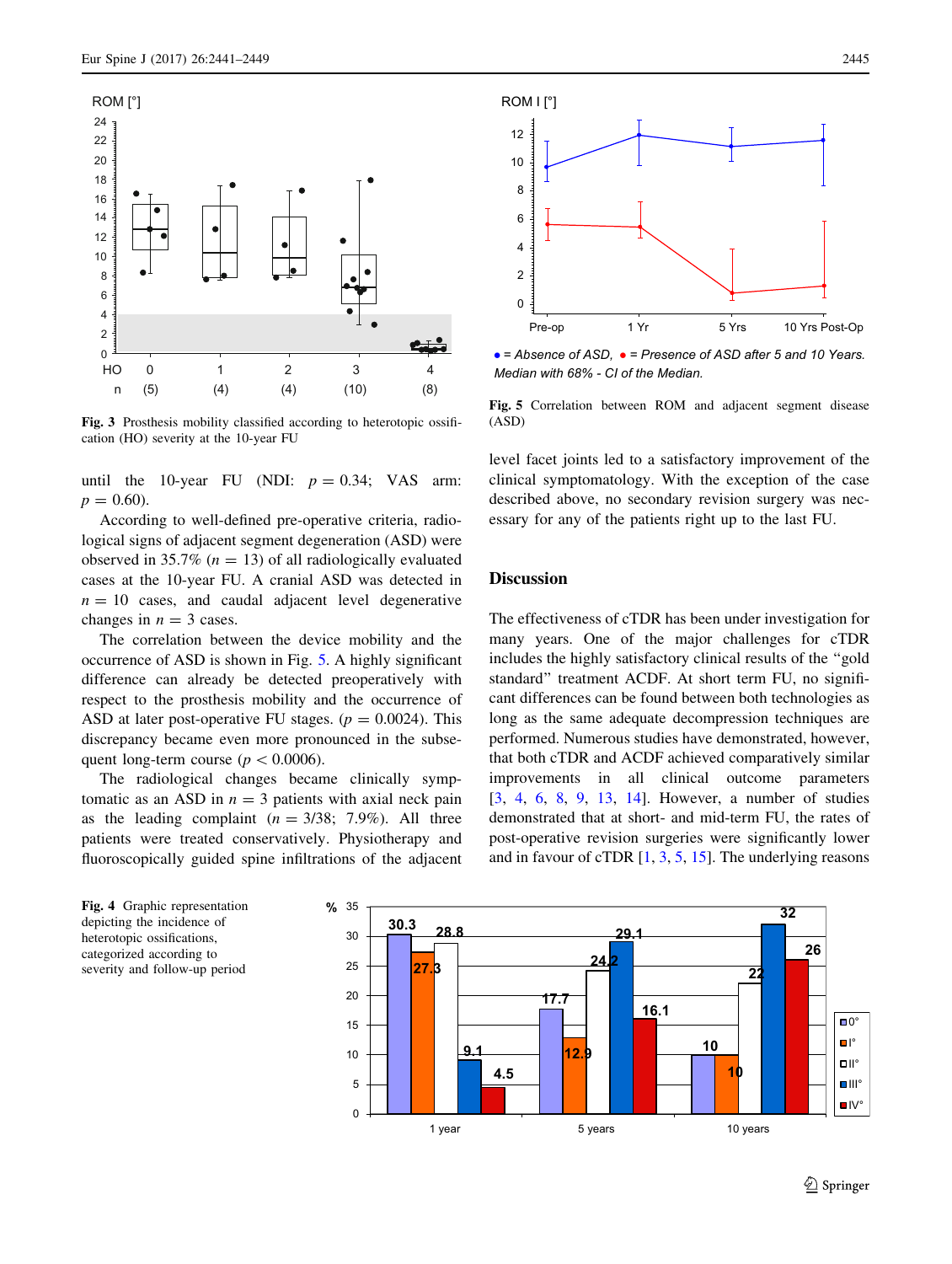for this observation included implant and technique-related issues, which were linked to the fusion of the segments (i.e. non-union, implant subsidence and others). However, the ultimate proof that motion preservation with cTDR devices may result in lower rates of adjacent segment degeneration as well as lower reoperation rates is still pending.

#### Long-term follow-up of clinical outcome parameters

The present study cohort revealed a significant and maintained improvement of all clinical outcome parameters (NDI, VAS arm, VAS neck) at all post-operative stages in comparison to baseline levels up until the 10-year FU examination.

Similar observations were verified in a number of studies, which demonstrated comparable post-operative scores at different long-term observation periods, ranging between 4 and 30 years, and irrespective of the type of prosthesis used [\[2–4](#page-7-0), [16](#page-7-0)–[19\]](#page-7-0).

However, a systematic review which compared cTDR with ACDF did not detect any relevant differences in disability, pain, general state of health, neurological success and satisfaction parameters at 2 years of FU [\[13](#page-7-0)].

These findings can, however, no longer be upheld based on the data from current comparative long-term studies, as previously published RCTs demonstrated statistically significantly superior clinical results for the cTDR group in comparison to the patients treated with ACDF [\[3](#page-7-0), [4\]](#page-7-0). As an explanation for these findings, the significantly lower longterm revision rates, especially at the adjacent segment, should be taken into consideration. Janssen et al. published their data from a prospective randomised U.S. FDA investigation device exemption study of the Prodisc C with 7 years of follow-up. The authors found similar clinical outcomes between the Prodisc C  $(n = 103)$  and ACDF group ( $n = 106$ ), however, with lower rates of second surgery observed in the cTDR cohort. Loumeau et al. [[3\]](#page-7-0) assessed the data from an RCT and compared the results from monosegmental treatments between Prodisc C versus ACDF with 7 years of FU. Revision surgeries had to be carried out in 27% of all cases in the cohort of fusion candidates, 9% thereof at the adjacent segment and 18% at the index segment due to pseudoarthrosis. Conversely, however, no revision surgery was required in the cTDR cohort. In a similar randomised study setting comparing monosegmental fusion with plate versus Prodisc C, Delamater et al. [[20\]](#page-7-0) reported somewhat lower reoperation rates at the 5-year FU. The ACDF group demonstrated a five times higher reoperation rate (16/106), mainly due to pseudoarthrosis (6/106) and symptomatic adjacent segment degeneration (8/106).

In comparison, the reoperation rate following total cervical disc replacement appeared to be low with only 2.9% (2/103 revision cases performed at the index segment; 1/103 at the adjacent segment), which was one of the main findings of the study.

In the current study, after an average FU of 10.2 years, only one reoperation was required in a patient with persisting neck pain and concomitant psychological distress, which was referred to the prosthesis and which therefore necessitated a conversion to an ACDF. There were no further cases, which required reoperation due to implant failure or adjacent segment disease. Hisey et al. reported the similar results of a RCT study comparing Mobi C with ACDF at 48 month of follow-up with only 0.6% of patients that underwent subsequent surgery to treat symptoms arising from the adjacent level to the index level in the TDR group in comparison to 3.7% in the fusion group [\[15](#page-7-0)].

Therefore, those patients treated with disc prosthesis demonstrated a 2% reoperation rate in this present longterm FU investigation. Including the two cases which required an interbody fusion with a cage resulting from intraoperative complications due to technical failures, the overall ''intent to treat'' reoperation rate was 3/50 (6%).

This low incidence of revision cases over a long-term FU in particular is one of the key arguments, which promotes the use of cTDR, irrespective of potentially concomitant radiological changes or the occurrence of heterotopic ossifications.

#### Adjacent segment degeneration

Up until the last FU, after an average of 10.2 years, adjacent segment degenerative changes such as disc height reduction, endplate sclerosis or development of spondylophytes were observed in 35.7% of all patients that were available for radiological assessment  $(n = 13/38)$ . This rate of adjacent level degenerative changes does not differ substantially from the repeatedly cited work from Hilibrand et al. [[10\]](#page-7-0) with respect to the annual incidence of 2.9% of an adjacent segment degeneration following fusion.

Nunley et al. [\[21](#page-7-0)] previously reported similar observations. After a median of 4 years of FU, the authors reported symptomatic ASD following total cervical disc replacement with an annual incidence of 3.1%. Jawahar et al. [[22\]](#page-7-0) also reported a comparable incidence of ASD. In a RCT, 93 patients were included (59 cTDR versus 34 cases of ACDF). After a median FU of 37 months (24–49 months), ASD was diagnosed in 16% of the cTDR patients and in 18% of patients with ACDF.

However, it needs to be highlighted that a routine MRI investigation of the cervical spine was not included in the present study protocol. Conversely, the presence of ASD was determined based on lateral X-ray images by two independent observers according to previously established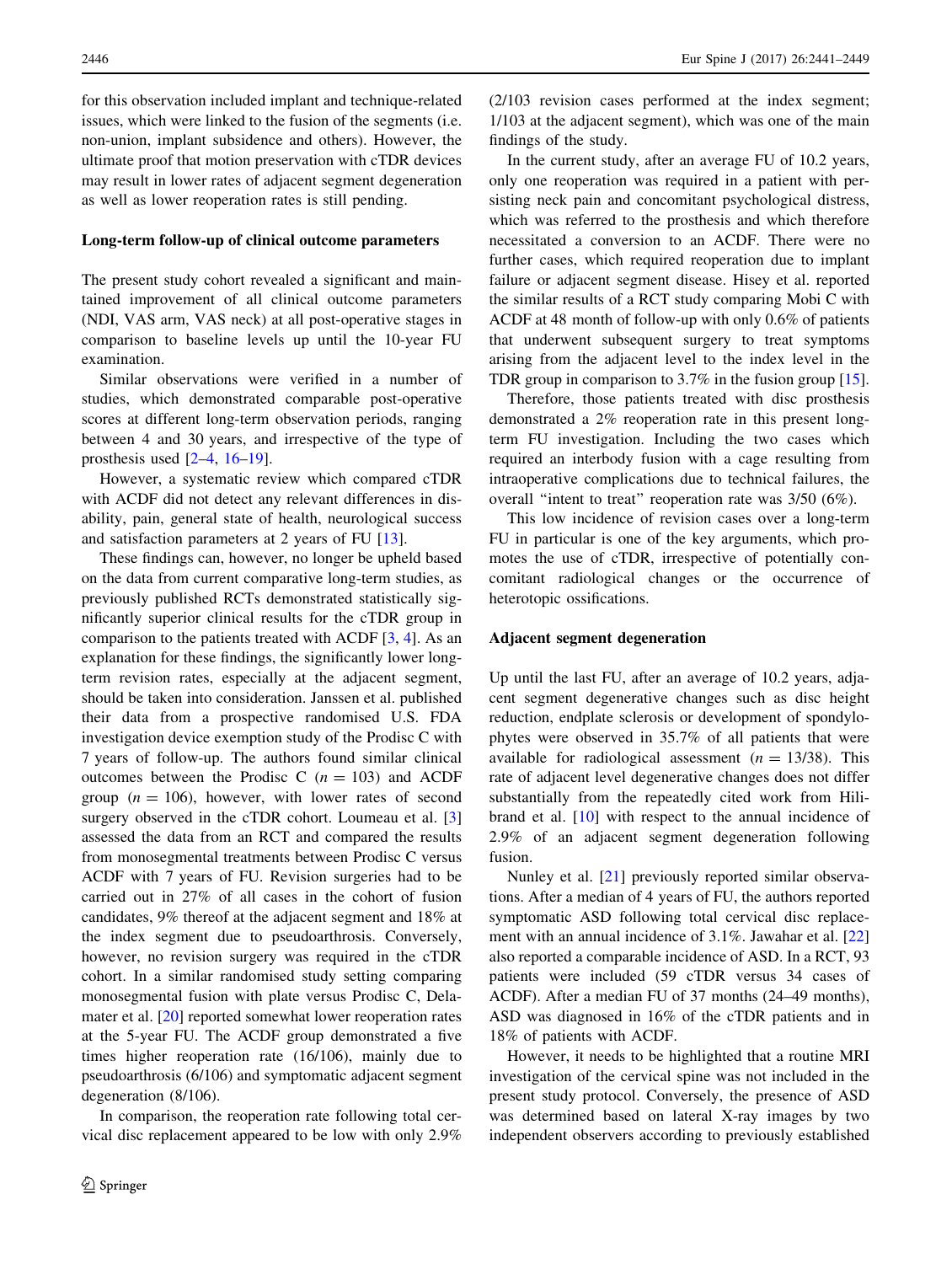and well-defined criteria. Similar radiological criteria were used by Lee et al.  $[23]$  $[23]$ . They found adjacent segment degeneration in 35.7% in the cervical disc arthroplasty group and in 57.1% in the fusion group at a mean follow-up of 43.4 resp. 44.6 months for the fusion group. Interestingly, the ASD appeared earlier in the fusion group. The risk factor analysis indicated a higher lordosis angulation from C3 to C7 for non-ASD-patients in both groups and the development of heterotopic ossifications in the arthroplasty group was associated with the presence of ASP. Contrary to this study, Di Martino et al. [[24\]](#page-7-0) conclude in a systematic review regarding the cervical spine alignment in disc arthroplasty that the overall cervical alignment after TDR tends towards a loss of lordosis. Some studies demonstrated that focal or global kyphosis after ACDF is associated with the appearance of adjacent segment disease [\[25](#page-7-0), [26\]](#page-7-0). The topic of post-operative cervical alignment as an influencing factor for ASD has to be studied more in detail in further investigations.

As outlined in Fig. [5](#page-4-0), lower ROM values preoperatively were already positively correlated with the occurrence of adjacent level degenerative changes at later post-operative FU stages.

One possible explanation of the present results could be that an impaired pre-operative mobility of the motion segment had already taken effect on the natural course of degeneration in the adjacent segment. In addition, the significant decrease in the ROM during the post-operative course may be interpreted as an indicator of the importance of maintained motion preservation of the index segment.

At later FU stages, an increase in high-grade ossifications of the prostheses was noted, which was associated with a significant reduction in range of motion. Despite the fact that this had no significant adverse effects on the clinical outcome parameters, as noted in other studies [\[27](#page-7-0)[–33](#page-8-0)], efforts should be made to avoid the occurrence of HO.

Ament et al. conclude in a cost-effectiveness study regarding cTDR and ACDF for the treatment of two-level cervical degenerated disc disease that cTDR appears to be a highly cost-effective surgical modality compared with ACDF. Qureshi et al. analysed the cost-effectiveness comparing single level TDR and ACDF and conclude also that cTDR and ACDF are cost-effective procedures, but cTDR must remain functional for at least 14 years to establish greater cost-effectiveness than ACDF [[34\]](#page-8-0). The appearance of HO right up to solid fusion (Grade 4) is a well known complication in cervical total disc replacement which can affect the motion, respectively, the function of the prosthesis [\[31](#page-8-0), [32](#page-8-0), [35](#page-8-0)] regardless the implant-type [\[7](#page-7-0), [11](#page-7-0), [17,](#page-7-0) [27,](#page-7-0) [28,](#page-7-0) [36–39\]](#page-8-0). The progression of HO into higher grades over time was also seen in other studies [\[28](#page-7-0), [32](#page-8-0)]. Up to now there is no study available that could demonstrate a significant effect of the use of NSAID in the early post-operative period to avoid or reduce the incidence of HO. Nevertheless, at least a trend toward less HO formation and fewer immobile discs in patients who used NSAID's after could be observed [[29,](#page-8-0) [39](#page-8-0), [40\]](#page-8-0). Further possible underlying causes for the high incidence of heterotopic ossifications may include the preparation of the end plates as well as the opening of the cortex resulting from the chiseling of the keels during implant insertion [\[39](#page-8-0), [41\]](#page-8-0). Future studies should therefore investigate whether further developments and design changes which serve to avoid damages to the vertebral body surface may ultimately reduce the incidence of heterotopic ossifications.

#### Study limitations

One of the limitations of this present investigation is a potential selection bias, which may be attributed to the fact that the data are derived from a non-randomised case series.

In addition, an adequate assessment of adjacent segment degenerative changes is challenging without post-operative MRI imaging of the cervical spine. However, due to the above mentioned and previously defined radiological criteria examined in conjunction with an additional clinical deterioration, an adjacent segment disease can still be diagnosed adequately.

# **Conclusions**

Cervical artificial disc replacement with ProDisc C demonstrated a maintained, significant and satisfactory improvement of all clinical parameters over a long-term FU. Although a substantial rate of high-grade ossifications (grade 3 and 4) have previously been published, the present data did not reveal any detrimental effect on the patient's clinical symptomatology. With low implant-related reoperation rates and low symptomatic adjacent segment degeneration rates after a FU period of 10.2 years, artificial cervical disc replacement can be regarded as a safe and effective treatment option.

Acknowledgements Open access funding provided by Paracelsus Medical University. The authors wish to thank Mrs. Imme Haubitz for her statistical consultation and data analysis. We are also grateful to Mrs. Pauline Jansen Van Rensburg for her editorial assistance in the preparation of the manuscript.

#### Compliance with ethical standards

Conflict of interest The authors certifies that they have no commercial associations that might pose a conflict of interest in connection with this article.

Funding The authors did not receive any outside funding or grants in support of their research or preparation of this work.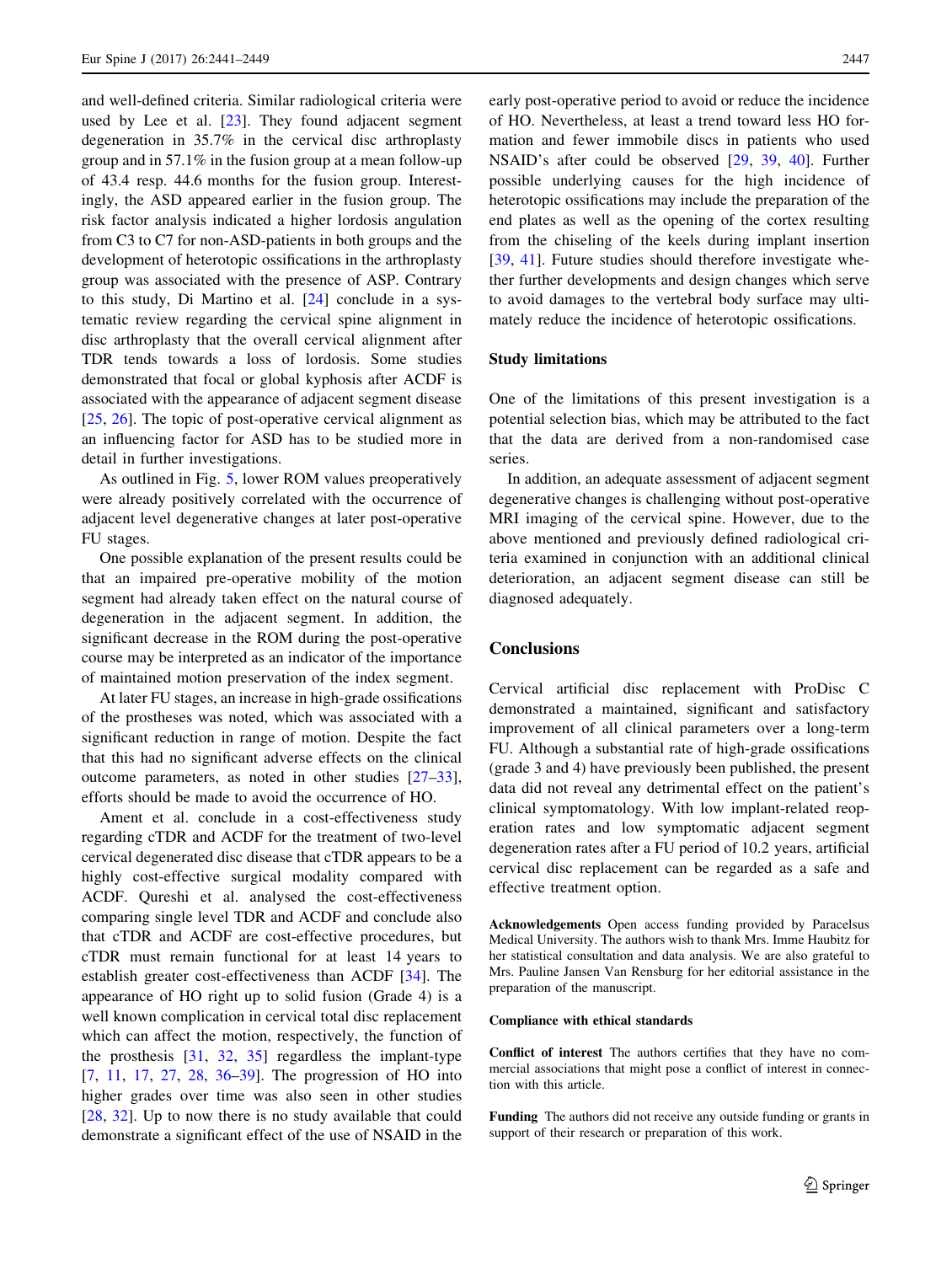<span id="page-7-0"></span>Open Access This article is distributed under the terms of the Creative Commons Attribution 4.0 International License ([http://crea](http://creativecommons.org/licenses/by/4.0/) [tivecommons.org/licenses/by/4.0/\)](http://creativecommons.org/licenses/by/4.0/), which permits unrestricted use, distribution, and reproduction in any medium, provided you give appropriate credit to the original author(s) and the source, provide a link to the Creative Commons license, and indicate if changes were made.

## References

- 1. Delamarter RB, Zigler J (2012) Five-year reoperation rates, cervical total disc replacement versus fusion, results of a prospective randomized clinical trial. Spine (Phila Pa 1976) 38:1. doi:[10.1097/BRS.0b013e3182797592](http://dx.doi.org/10.1097/BRS.0b013e3182797592)
- 2. Burkus JK, Haid RW, Traynelis VC, Mummaneni PV (2010) Long-term clinical and radiographic outcomes of cervical disc replacement with the Prestige disc: results from a prospective randomized controlled clinical trial. J Neurosurg Spine 13:308–318. doi[:10.3171/2010.3.SPINE09513](http://dx.doi.org/10.3171/2010.3.SPINE09513)
- 3. Loumeau TP, Darden BV, Kesman TJ et al (2016) A RCT comparing 7-year clinical outcomes of one level symptomatic cervical disc disease (SCDD) following ProDisc-C total disc arthroplasty (TDA) versus anterior cervical discectomy and fusion (ACDF). Eur spine J Off Publ Eur Spine Soc Eur Spinal Deform Soc Eur Sect Cerv Spine Res Soc. doi:[10.1007/s00586-](http://dx.doi.org/10.1007/s00586-016-4431-6) [016-4431-6](http://dx.doi.org/10.1007/s00586-016-4431-6)
- 4. Phillips FM, Geisler FH, Gilder KM et al (2015) Long-term outcomes of the US FDA IDE prospective, randomized controlled clinical trial comparing PCM cervical disc arthroplasty with anterior cervical discectomy and fusion. Spine (Phila Pa 1976) 40:674–683. doi[:10.1097/BRS.0000000000000869](http://dx.doi.org/10.1097/BRS.0000000000000869)
- 5. Davis RJ, Kim KD, Hisey MS et al (2013) Cervical total disc replacement with the Mobi-C cervical artificial disc compared with anterior discectomy and fusion for treatment of 2-level symptomatic degenerative disc disease: a prospective, randomized, controlled multicenter clinical trial. J Neurosurg Spine 19:532–545. doi[:10.3171/2013.6.SPINE12527](http://dx.doi.org/10.3171/2013.6.SPINE12527)
- 6. Coric D, Kim PK, Clemente JD et al (2013) Prospective randomized study of cervical arthroplasty and anterior cervical discectomy and fusion with long-term follow-up: results in 74 patients from a single site. J Neurosurg Spine 18:36–42. doi:[10.](http://dx.doi.org/10.3171/2012.9.SPINE12555) [3171/2012.9.SPINE12555](http://dx.doi.org/10.3171/2012.9.SPINE12555)
- 7. Davis RJ, Nunley PD, Kim KD et al (2015) Two-level total disc replacement with Mobi-C cervical artificial disc versus anterior discectomy and fusion: a prospective, randomized, controlled multicenter clinical trial with 4-year follow-up results. J Neurosurg Spine 22:15–25. doi:[10.3171/2014.7.SPINE13953.Disclosure](http://dx.doi.org/10.3171/2014.7.SPINE13953.Disclosure)
- 8. Skeppholm M, Lindgren L, Henriques T et al (2015) The Discover artificial disc replacement versus fusion in cervical radiculopathy—a randomized controlled outcome trial with 2-year follow-up. Spine J 15:1284–1294. doi:[10.1016/j.spinee.](http://dx.doi.org/10.1016/j.spinee.2015.02.039) [2015.02.039](http://dx.doi.org/10.1016/j.spinee.2015.02.039)
- 9. Vaccaro A, Beutler W, Peppelman W et al (2013) Clinical outcomes with selectively constrained SECURE-C cervical disc arthroplasty: two-year results from a prospective, randomized, controlled, multicenter investigational device exemption study. Spine (Phila Pa 1976) 38:2227–2239. doi[:10.1097/BRS.](http://dx.doi.org/10.1097/BRS.0000000000000031) [0000000000000031](http://dx.doi.org/10.1097/BRS.0000000000000031)
- 10. Hilibrand AS, Carlson GD, Palumbo MA et al (1999) Radiculopathy and myelopathy at segments adjacent to the site of a previous anterior cervical arthrodesis. J Bone Jt Surg Am 81:519–528
- 11. Mehren C, Suchomel P, Grochulla F et al (2006) Heterotopic ossification in total cervical artificial disc replacement. Spine

(Phila Pa 1976) 31:2802–2806. doi:[10.1097/01.brs.0000245852.](http://dx.doi.org/10.1097/01.brs.0000245852.70594.d5) [70594.d5](http://dx.doi.org/10.1097/01.brs.0000245852.70594.d5)

- 12. Caspar W, Barbier DD, Klara PM (1989) Anterior cervical fusion and Caspar plate stabilization for cervical trauma. Neurosurgery 25:491–502
- 13. Zechmeister I, Winkler R, Mad P (2011) Artificial total disc replacement versus fusion for the cervical spine: a systematic review. Eur Spine J 20:177–184. doi:[10.1007/s00586-010-1583-7](http://dx.doi.org/10.1007/s00586-010-1583-7)
- 14. Upadhyaya CD, Wu J-C, Trost G et al (2012) Analysis of the three United States Food and Drug Administration investigational device exemption cervical arthroplasty trials. J Neurosurg Spine 16:216–228. doi[:10.3171/2011.6.SPINE10623](http://dx.doi.org/10.3171/2011.6.SPINE10623)
- 15. Hisey MS, Bae HW, Davis RJ et al (2015) Prospective, randomized comparison of cervical total disk replacement versus anterior cervical fusion. J Spinal Disord Tech 28:237–243
- 16. Zhao Y, Zhang Y, Sun Y et al (2016) Application of cervical arthroplasty with Bryan cervical disc: 10-year follow-up results in China. Spine (Phila Pa 1976) 41:111–115. doi[:10.1097/BRS.](http://dx.doi.org/10.1097/BRS.0000000000001145) [0000000000001145](http://dx.doi.org/10.1097/BRS.0000000000001145)
- 17. Suchomel P, Jurák L, Beneš V et al (2010) Clinical results and development of heterotopic ossification in total cervical disc replacement during a 4-year follow-up. Eur Spine J 19:307–315. doi:[10.1007/s00586-009-1259-3](http://dx.doi.org/10.1007/s00586-009-1259-3)
- 18. Goffin J, van Loon J, Van Calenbergh F, Lipscomb B (2010) A clinical analysis of 4- and 6-year follow-up results after cervical disc replacement surgery using the Bryan cervical disc prosthesis. J Neurosurg Spine 12:261–269. doi[:10.3171/2009.9.SPINE09129](http://dx.doi.org/10.3171/2009.9.SPINE09129)
- 19. Dejaegher J, Walraevens J, Van Loon J, Van Calenbergh F (2016) 10-year follow-up after implantation of the Bryan cervical disc prosthesis. Eur Spine J. doi:[10.1007/s00586-016-4897-2](http://dx.doi.org/10.1007/s00586-016-4897-2)
- 20. Delamarter RB, Zigler JE, Murrey DB et al (2012) Seven-year reoperation rates: results of a prospective randomized clinical trial: cervical total disc replacement versus fusion. Spine J 12:S96. doi:[10.1016/j.spinee.2012.08.268](http://dx.doi.org/10.1016/j.spinee.2012.08.268)
- 21. Nunley PD, Jawahar A, Cavanaugh DA et al (2013) Symptomatic adjacent segment disease after cervical total disc replacement: reexamining the clinical and radiological evidence with established criteria. Spine J 13:5–12. doi[:10.1016/j.spinee.2012.11.032](http://dx.doi.org/10.1016/j.spinee.2012.11.032)
- 22. Jawahar A, Cavanaugh DA, Kerr EJ 3rd et al (2010) Total disc arthroplasty does not affect the incidence of adjacent segment degeneration in cervical spine: results of 93 patients in three prospective randomized clinical trials. Spine J 10:1043–1048. doi:[10.1016/j.spinee.2010.08.014](http://dx.doi.org/10.1016/j.spinee.2010.08.014)
- 23. Lee SE, Jahng T-A, Kim HJ (2015) Correlation between cervical lordosis and adjacent segment pathology after anterior cervical spinal surgery. Eur Spine J 24:2899–2909. doi[:10.1007/s00586-](http://dx.doi.org/10.1007/s00586-015-4132-6) [015-4132-6](http://dx.doi.org/10.1007/s00586-015-4132-6)
- 24. Di Martino A, Papalia R, Albo E et al (2015) Cervical spine alignment in disc arthroplasty: should we change our perspective? Eur Spine J 24:810–825. doi:[10.1007/s00586-015-4258-6](http://dx.doi.org/10.1007/s00586-015-4258-6)
- 25. Katsuura A, Hukuda S, Saruhashi Y, Mori K (2001) Kyphotic malalignment after anterior cervical fusion is one of the factors promoting the degenerative process in adjacent intervertebral levels. Eur spine J Off Publ Eur Spine Soc Eur Spinal Deform Soc Eur Sect Cerv Spine Res Soc 10:320–324
- 26. Scheer JK, Tang JA, Smith JS et al (2013) Cervical spine alignment, sagittal deformity, and clinical implications: a review. J Neurosurg Spine 19:141–159. doi[:10.3171/2013.4.SPINE12838](http://dx.doi.org/10.3171/2013.4.SPINE12838)
- 27. Zhou H, Qu Y, Dong R et al (2015) Does heterotopic ossification affect the outcomes of cervical total disc replacement? A metaanalysis. Spine (Phila Pa 1976) 40:E332–E340. doi[:10.1097/BRS.](http://dx.doi.org/10.1097/BRS.0000000000000776) [0000000000000776](http://dx.doi.org/10.1097/BRS.0000000000000776)
- 28. Yi S, Oh J, Choi G et al (2014) The fate of heterotopic ossification associated with cervical artificial disc replacement. Spine (Phila Pa 1976) 39:2078–2083. doi[:10.1097/BRS.](http://dx.doi.org/10.1097/BRS.0000000000000640) [0000000000000640](http://dx.doi.org/10.1097/BRS.0000000000000640)